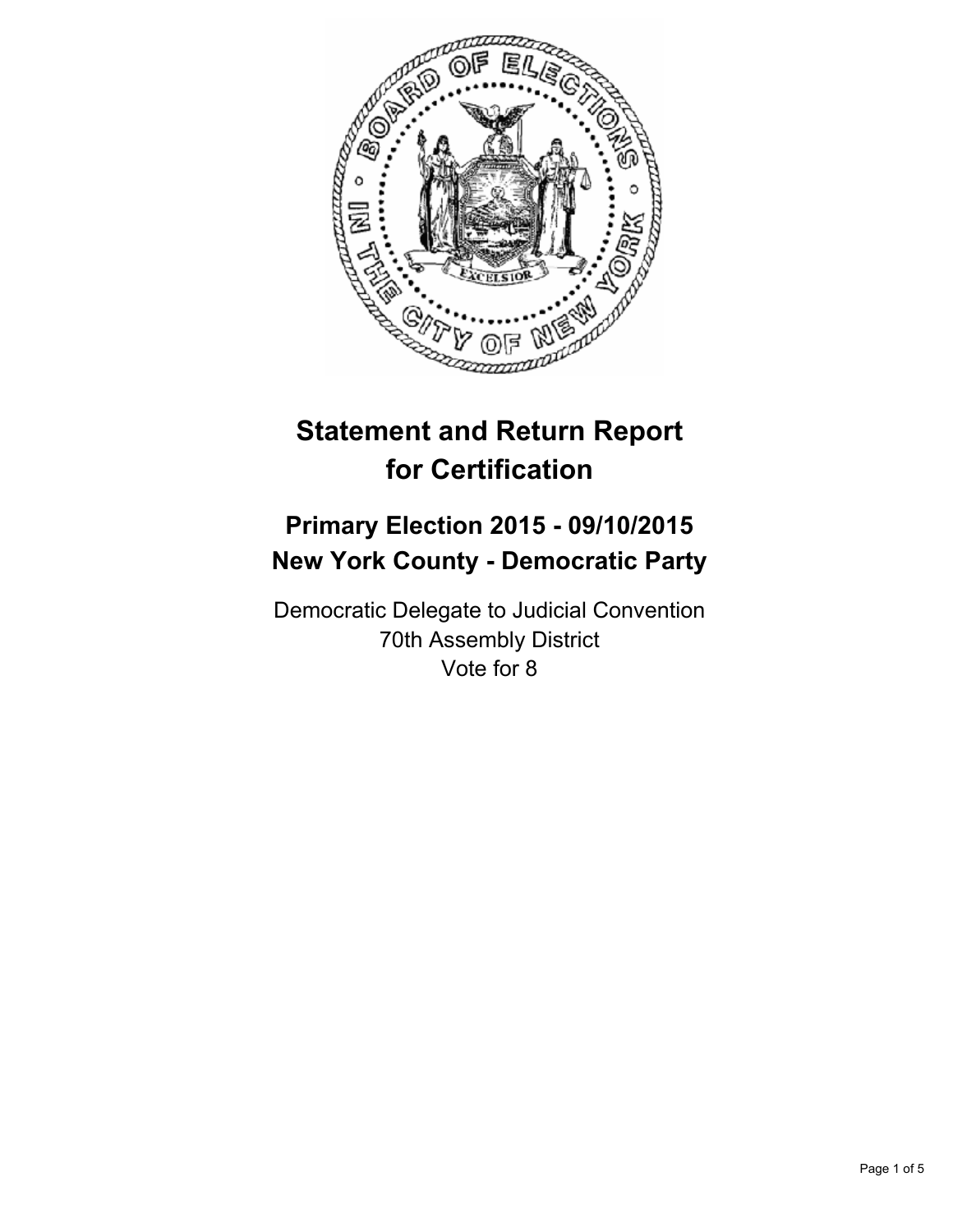

## **Assembly District 70**

| <b>PUBLIC COUNTER</b>                                    | 3,094                   |
|----------------------------------------------------------|-------------------------|
| ABSENTEE/MILITARY                                        | 253                     |
| AFFIDAVIT                                                | 36                      |
| <b>Total Ballots</b>                                     | 3,383                   |
| Less - Inapplicable Federal/Special Presidential Ballots | 0                       |
| <b>Total Applicable Ballots</b>                          | 3,383                   |
| <b>KEITH L.T. WRIGHT</b>                                 | 2,403                   |
| <b>JULIA TORRENCE</b>                                    | 1,182                   |
| <b>WILLIAM A. ALLEN</b>                                  | 1,396                   |
| <b>DELORES DICKENS RICHARDS</b>                          | 1,357                   |
| LONDEL DAVIS JR.                                         | 1,284                   |
| <b>DAVID WEAVER</b>                                      | 1,075                   |
| <b>MELVIN ALSTON</b>                                     | 1,052                   |
| <b>JOSHUA BAUCHNER</b>                                   | 441                     |
| <b>PATRICIA HERMAN</b>                                   | 968                     |
| <b>OLGA CARTER-DAIS</b>                                  | 641                     |
| BERLIDA BALDOLQUIN                                       | 454                     |
| <b>WILSON FELIZ</b>                                      | 466                     |
| LUIS JOHNSON                                             | 546                     |
| ADEOLA ADEJABI (WRITE-IN)                                | 1                       |
| AFUA ATTA-MENSAH (WRITE-IN)                              | 2                       |
| AHA-MENSAH (WRITE-IN)                                    | 1                       |
| ALICIA D. BARSDALE (WRITE-IN)                            | $\mathbf{1}$            |
| BILL PERKINS (WRITE-IN)                                  | 1                       |
| BRIAN BENJAMIN (WRITE-IN)                                | 1                       |
| CANDY MABRY (WRITE-IN)                                   | $\mathbf{1}$            |
| CARDEL CLEARE (WRITE-IN)                                 | 1                       |
| CHARLES RANGEL (WRITE-IN)                                | 1                       |
| CINQUE M. BRATHWAITE (WRITE-IN)                          | $\overline{\mathbf{c}}$ |
| CLEVELAND MANLEY (WRITE-IN)                              | 1                       |
| CORDELL CLEARE (WRITE-IN)                                | 1                       |
| CORDELL CLEARL (WRITE-IN)                                | $\mathbf{1}$            |
| DANIEL N. CLARK (WRITE-IN)                               | 1                       |
| DAVID WEVER (WRITE-IN)                                   | 1                       |
| DAVIS WILLIAMS (WRITE-IN)                                | 1                       |
| EDWARD C. WORRELL (WRITE-IN)                             | 1                       |
| EMMA L. MOSES' BARRICELLI (WRITE-IN)                     | 1                       |
| ESPERANZA GIRHEN (WRITE-IN)                              | 1                       |
| ESPERANZA GRAHAM (WRITE-IN)                              | 1                       |
| FUNG KAN (WRITE-IN)                                      | 1                       |
| <b>GREGORIO MORALES (WRITE-IN)</b>                       | 3                       |
| HAROLD ADAMSON (WRITE-IN)                                | 1                       |
| HILARY CLINTON (WRITE-IN)                                | 1                       |
| JAMAAL NELSON (WRITE-IN)                                 | 1                       |
| JAMAEL NELSON (WRITE-IN)                                 | 1                       |
| JANE ARANDELL (WRITE-IN)                                 | 2                       |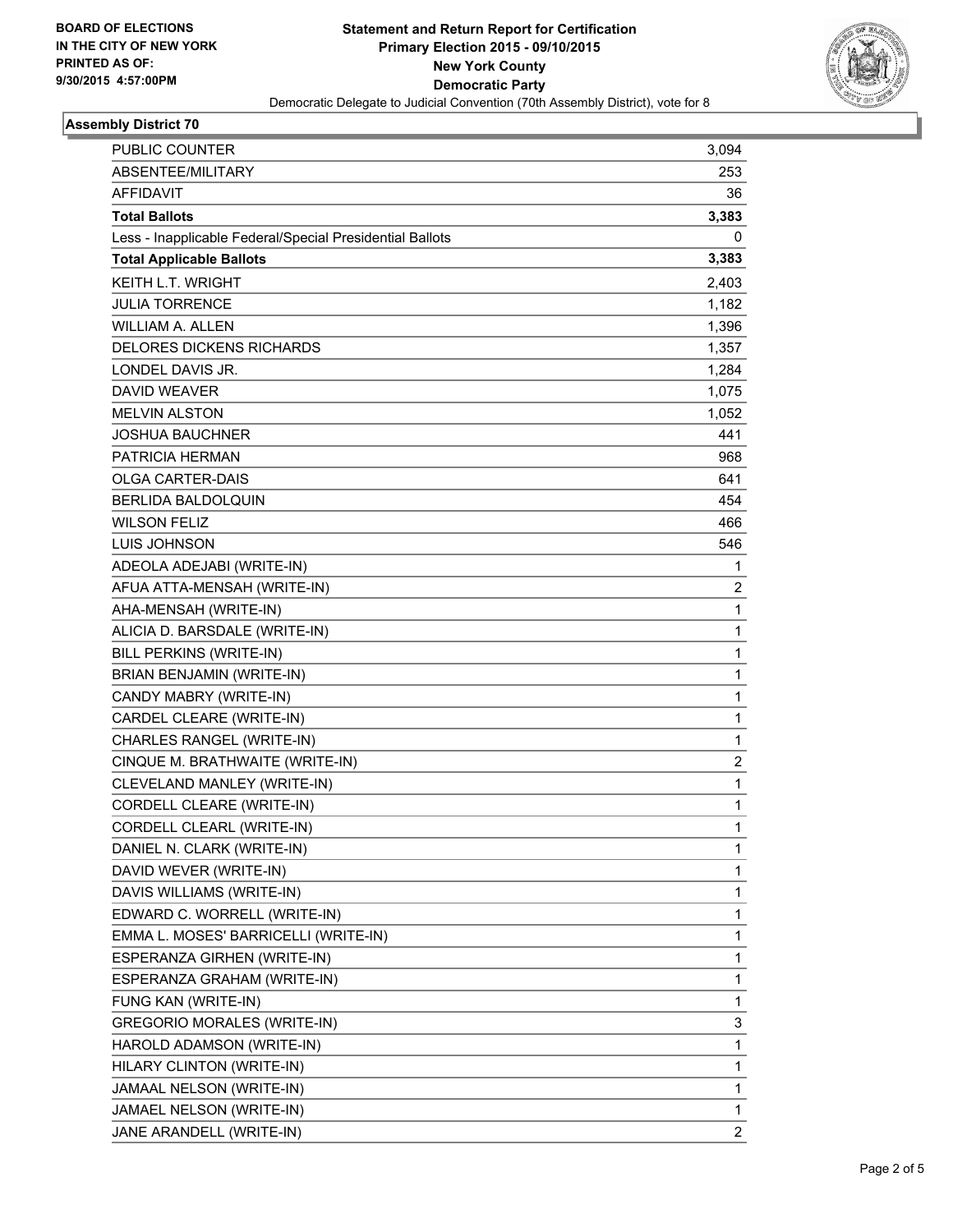

### **Assembly District 70**

| JEMAR T. WARD (WRITE-IN)           | 1                       |
|------------------------------------|-------------------------|
| JULIUS TAJIDDIN (WRITE-IN)         | $\mathbf{1}$            |
| LANDON DAIS (WRITE-IN)             | 5                       |
| LARRY DAIS (WRITE-IN)              | 3                       |
| LARRY SCOTT BLACKMAN (WRITE-IN)    | 1                       |
| LENA HILL (WRITE-IN)               | $\mathbf{1}$            |
| LISA HEADLEY (WRITE-IN)            | $\mathbf{1}$            |
| LYNN STEWARD (WRITE-IN)            | 1                       |
| M. MARIO CLEMENZIO (WRITE-IN)      | $\overline{\mathbf{c}}$ |
| MARISOL ALEANTONA (WRITE-IN)       | 1                       |
| MARY HINES (WRITE-IN)              | 1                       |
| MICHAEL PENN (WRITE-IN)            | 1                       |
| MICHAEL S. LEWIS (WRITE-IN)        | $\mathbf{1}$            |
| MICHAEL T. EDWARDS (WRITE-IN)      | 1                       |
| MICHAEL WALROND JR. (WRITE-IN)     | 1                       |
| <b>ODEL RHODES (WRITE-IN)</b>      | $\mathbf{1}$            |
| OLGA CARTER - DIAS (WRITE-IN)      | $\mathbf 1$             |
| PHAREIN GRIFFITH (WRITE-IN)        | 2                       |
| RONALD CLARK (WRITE-IN)            | 1                       |
| SYLVIA TYLER (WRITE-IN)            | $\mathbf 1$             |
| TAHIR WATSON (WRITE-IN)            | 1                       |
| TINA WASHINGTON (WRITE-IN)         | 2                       |
| TOURE STRONG (WRITE-IN)            | $\mathbf{1}$            |
| UNATTRIBUTABLE WRITE-IN (WRITE-IN) | 56                      |
| VINCENT SCOTT MORGAN (WRITE-IN)    | 2                       |
| WILSON FELIZ (WRITE-IN)            | $\mathbf{1}$            |
| YASMIN CORNELIUS (WRITE-IN)        | $\overline{2}$          |
| <b>Total Votes</b>                 | 13,390                  |
| Unrecorded                         | 13,674                  |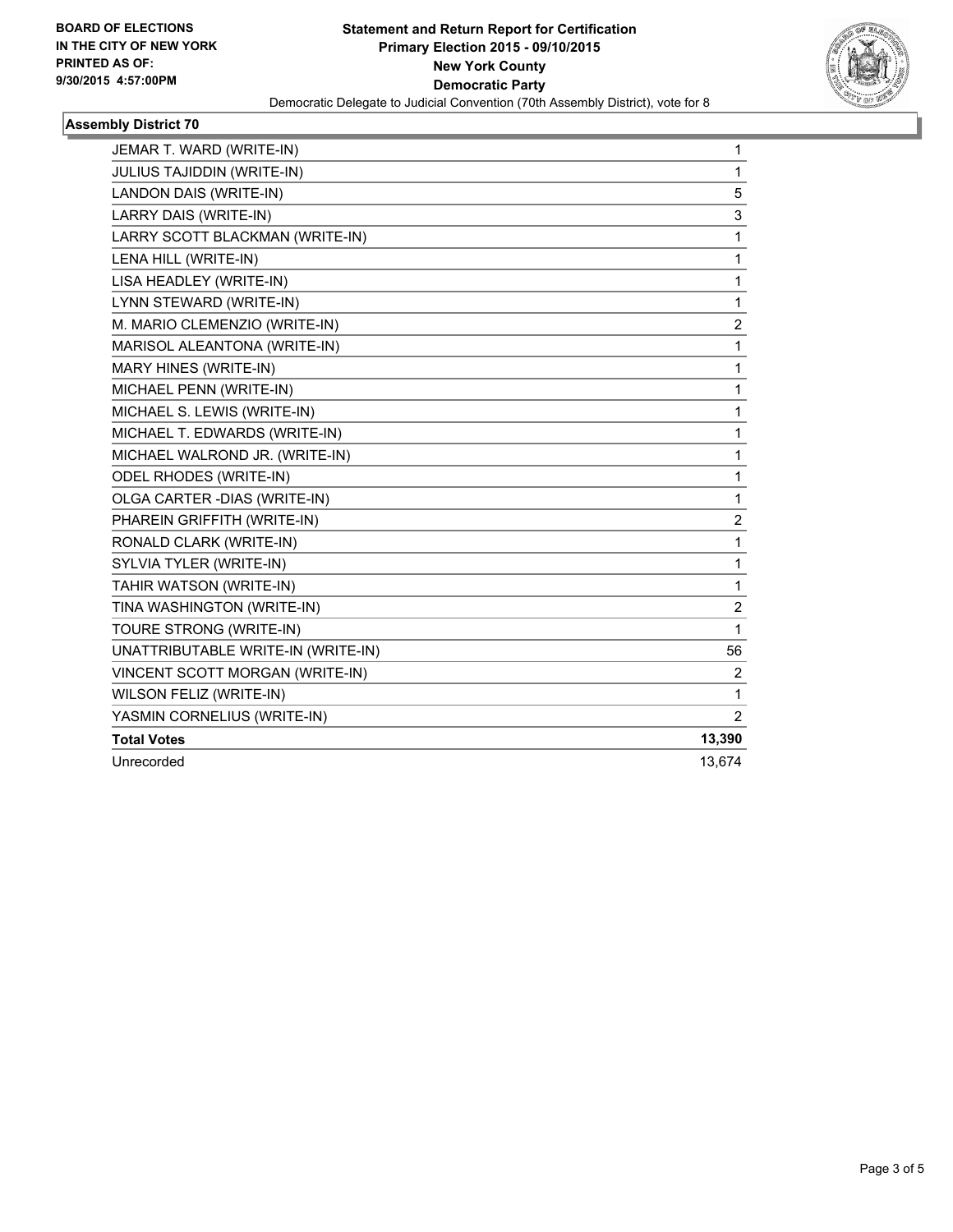

#### **Total for Democratic Delegate to Judicial Convention (70th Assembly District) - New York County**

| <b>PUBLIC COUNTER</b>                                    | 3,094          |
|----------------------------------------------------------|----------------|
| <b>ABSENTEE/MILITARY</b>                                 | 253            |
| AFFIDAVIT                                                | 36             |
| Total Ballots                                            | 3,383          |
| Less - Inapplicable Federal/Special Presidential Ballots | 0              |
| <b>Total Applicable Ballots</b>                          | 3,383          |
| <b>KEITH L.T. WRIGHT</b>                                 | 2,403          |
| <b>JULIA TORRENCE</b>                                    | 1,182          |
| <b>WILLIAM A. ALLEN</b>                                  | 1,396          |
| <b>DELORES DICKENS RICHARDS</b>                          | 1,357          |
| LONDEL DAVIS JR.                                         | 1,284          |
| <b>DAVID WEAVER</b>                                      | 1,075          |
| <b>MELVIN ALSTON</b>                                     | 1,052          |
| <b>JOSHUA BAUCHNER</b>                                   | 441            |
| <b>PATRICIA HERMAN</b>                                   | 968            |
| OLGA CARTER-DAIS                                         | 641            |
| <b>BERLIDA BALDOLQUIN</b>                                | 454            |
| <b>WILSON FELIZ</b>                                      | 466            |
| <b>LUIS JOHNSON</b>                                      | 546            |
| ADEOLA ADEJABI (WRITE-IN)                                | 1              |
| AFUA ATTA-MENSAH (WRITE-IN)                              | $\overline{2}$ |
| AHA-MENSAH (WRITE-IN)                                    | 1              |
| ALICIA D. BARSDALE (WRITE-IN)                            | 1              |
| BILL PERKINS (WRITE-IN)                                  | 1              |
| BRIAN BENJAMIN (WRITE-IN)                                | 1              |
| CANDY MABRY (WRITE-IN)                                   | 1              |
| CARDEL CLEARE (WRITE-IN)                                 | $\mathbf{1}$   |
| CHARLES RANGEL (WRITE-IN)                                | 1              |
| CINQUE M. BRATHWAITE (WRITE-IN)                          | $\overline{2}$ |
| CLEVELAND MANLEY (WRITE-IN)                              | 1              |
| CORDELL CLEARE (WRITE-IN)                                | 1              |
| CORDELL CLEARL (WRITE-IN)                                | 1              |
| DANIEL N. CLARK (WRITE-IN)                               | 1              |
| DAVID WEVER (WRITE-IN)                                   | 1              |
| DAVIS WILLIAMS (WRITE-IN)                                | 1              |
| EDWARD C. WORRELL (WRITE-IN)                             | 1              |
| EMMA L. MOSES' BARRICELLI (WRITE-IN)                     | 1              |
| ESPERANZA GIRHEN (WRITE-IN)                              | 1              |
| ESPERANZA GRAHAM (WRITE-IN)                              | 1              |
| FUNG KAN (WRITE-IN)                                      | 1              |
| <b>GREGORIO MORALES (WRITE-IN)</b>                       | 3              |
| HAROLD ADAMSON (WRITE-IN)                                | 1              |
| HILARY CLINTON (WRITE-IN)                                | 1              |
| JAMAAL NELSON (WRITE-IN)                                 | 1              |
| JAMAEL NELSON (WRITE-IN)                                 | 1              |
| JANE ARANDELL (WRITE-IN)                                 | $\overline{2}$ |